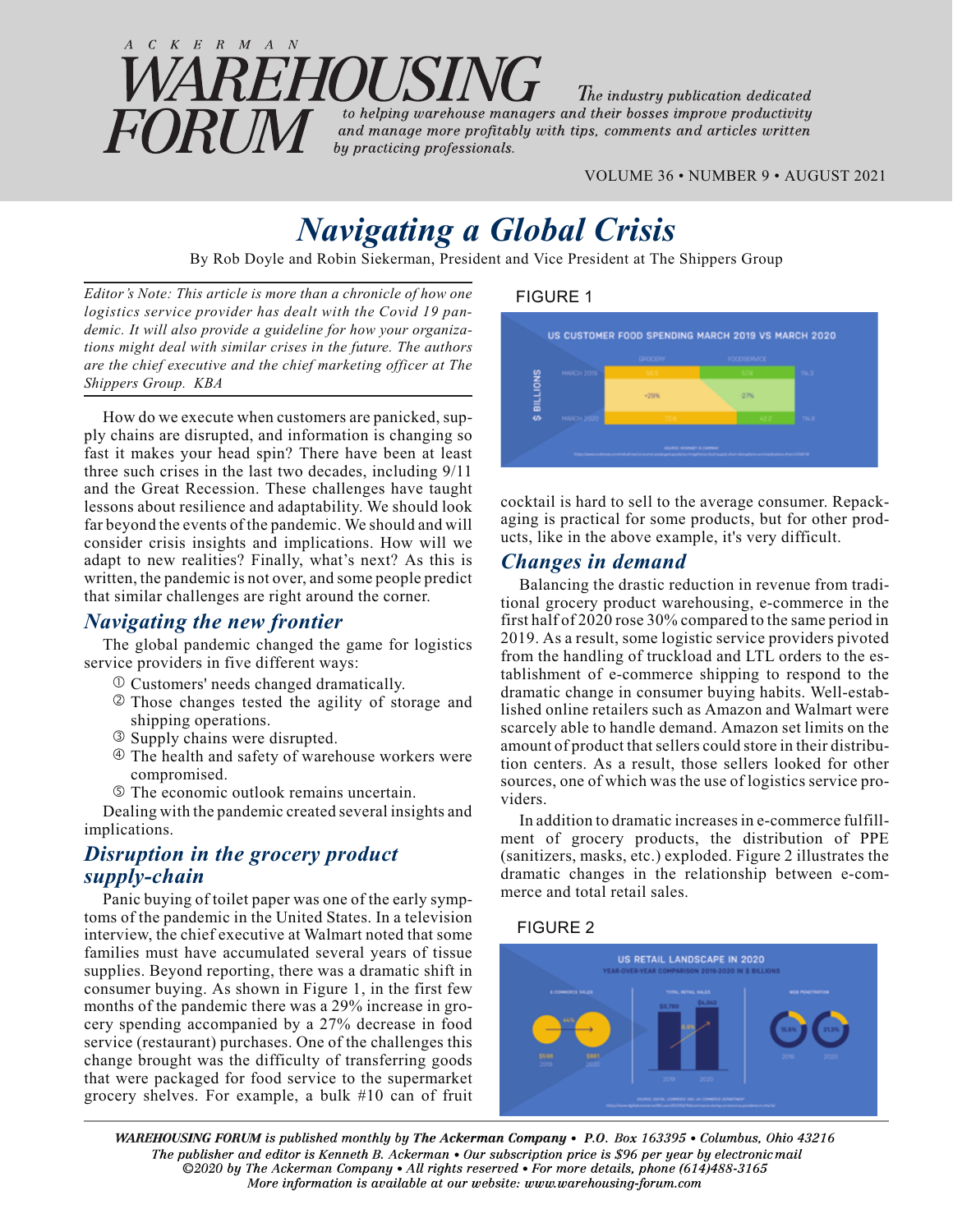#### *Adapting to new realities*

The pandemic caused us to take a new look at safety, continuity planning, customer collaboration, and finance.

Safety has always been of paramount importance, but the pandemic created risks that had never been seen before. Families expect their loved ones to return home from work every day in a safe and healthy condition. Maintaining this in the face of an exotic disease is a challenge.

Continuity planning involves looking beyond the day-to-day challenges to create a strategy going forward. Because the pandemic has been full of surprises, typical processes were disrupted. Adapting to the new realities took collaboration both internally and externally.

Collaborating with customers requires attention to four essentials:

- **Cultural fit:** beliefs and values should be aligned.
- **Compatible goals:** if they don't exist, the cultural fit will disintegrate.
- **Measurable deliverables:** above all, the metrics must be reasonable.
- **Commitment:** this must be a mutual desire for success of both vendor and buyer.

#### *Financial health*

Massive bailouts by the U.S. Congress allowed most corporations in the US to survive. However, the logistics service industry had a unique problem as grocery product customers depleted their warehouse inventories. Low interest rates and availability of capital made it easier for the industry to adapt.

#### *Recruitment and retention*

Attracting and retaining talent was an unexpected challenge in the pandemic. The industry growth is in e-commerce, and e-commerce is more people-intensive than traditional warehousing. Therefore, logistics service providers are continuously hiring and training new associates. Taking into consideration that people are not just motivated by salary, a successful hiring strategy also must include:

- Incentives such as productivity bonuses, time off, game tickets, and team building trips.
- A clean and safe workplace
- **Healthcare**
- **Training and skill upgrading programs**
- Open communication
- Appreciation for a job well done
- Constructive feedback
- A well-defined career path

#### *Information technology*

The 2020 lockdown created new challenges for IT systems. It tested networks to handle not only daily warehouse operations, but also the capacity to manage an overnight increase in the number of associates working remotely. While freight handlers had to be on-site, knowledge workers were able to work from home, and many did just that.

A dedicated technical support team is crucial for maintaining information systems, especially during critical crunch times.

### *A new business model*

The explosive growth of e-commerce changed the logistics service business, and that change is not likely to go away. Leading logistics service providers are focused on evolving their e-commerce services to meet the needs of the rapidly changing grocery product supply chains.

At the same time, the pandemic led to lucrative shorter-term warehousing opportunities. For example, some retailers had products in transit from the Orient that had to be warehoused since the destination retail stores were closed for the lockdown. In the wake of supplychain disruption caused by the pandemic, some companies are now bringing Oriental production back to North America, converting existing industrial space from warehousing to manufacturing. As a result, the need to outsource storage to logistics service providers has arisen.

Finally, grocery product manufacturers are re-examining the capability of logistics service providers to offer a wide variety of diversified services. The best of these may be the capability of providing packaging services.

### *What's next?*

The catastrophic events of 2020 and this year has been a wake-up call for the logistics industries. Our once vaunted supply-chain systems proved to be vulnerable. At the same time, many logistics service providers found new ways to help their customers cope with a challenge that had never been seen.

Some public health authorities warn that Covid 19 may be only the first of a series of pandemic challenges. If they are right, our events since the winter of 2020 will be nothing more than a dress rehearsal for dealing with the next pandemic. Because of the practice which the logistics service industries gained in the current situation, it seems likely that the logistics service industry is better prepared today than ever before.



*Rob Doyle has been president of The Shippers Group since 2016. Prior jobs included president of Doyle Distribution and Amware Logistics Services. He served on IWLA board, becoming chairman in 2015. He is a graduate of Georgia State University and served six years in the Marine Corps. He and his wife Mai have two children.*



*Robin Siekerman is vice president at The Shippers Group, and her duties include strategic marketing initiatives. With over twenty years experience in logistics, she has worked with both users and operators of warehouse services. Past jobs include Kimberly Clark, Americold and DSC Logistics. She is a University of Tennessee graduate and is married with two children.*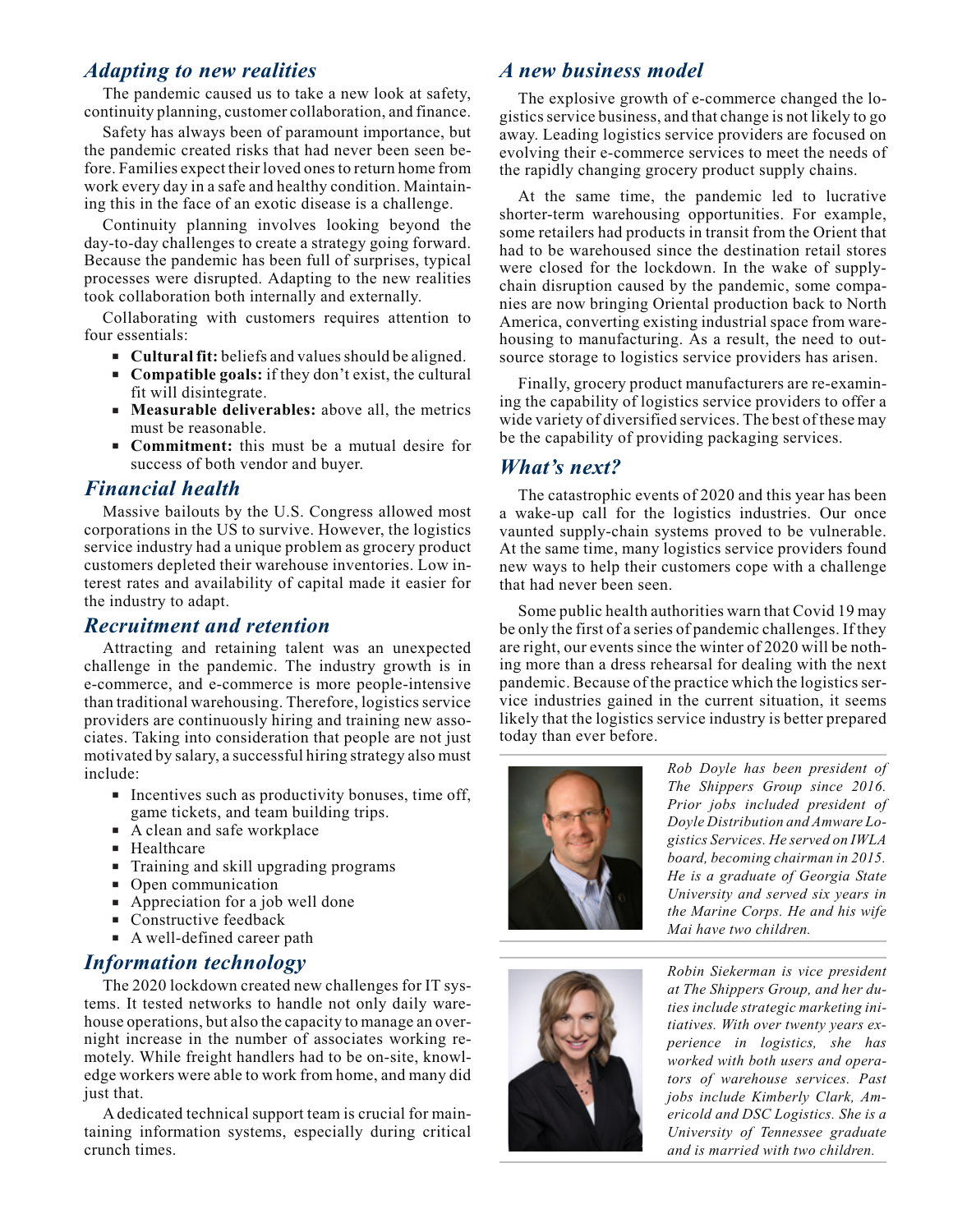

*brilliant bastard*



In many organizations, and possibly in yours, it is necessary to deal with an extremely talented employee who is also a disagreeable jerk. Perhaps the best-known corporate example is Steve Jobs, who was forced out of Apple because of erratic behavior. After a brilliant 12 years in other technology companies, he returned to Apple as chief executive officer and remained there until his death. While undeniably talented, his difficult personality was a challenge to everyone in the company. Like Jobs, many difficult people are outstanding contributors, and that makes it difficult to enforce the discipline that is expected from all employees. Toxic behaviors should never be tolerated, but frequently they are. There are several reasons why this happens:

Management presumes that intensive coaching will change behavior.

Accountability is not evenly employed. Talented managers are allowed to break the rules.

Some executives feel that no price is too high to pay for results.

Consultant Art Perry claims that there are four reasons why the "brilliant bastard" is not disciplined:

- People are afraid of her/him
- Because he loves what this individual produces, the boss is willing to look the other way
- Management focuses on numbers, and nothing else is important.
- There are two standards one for the brilliant people and another for everyone else.

# WAREHOUSING TIPS

# *Robotics with altitude*

Robotics in the warehouse are not new. Yet there is a commonality about many of the product offerings. Nearly all of them remain on the warehouse floor, able to reduce human travel time but not able to retrieve units above those on the floor. Most are designed to move full unit loads, but not to retrieve individual cases. They are justified by their ability to cut travel time, but many of these products still rely on people to retrieve individual cases or pieces, or to operate above the floor.

BionicHIVE (www.bionichive.com) offers a robot that is quite different. The machine has the capability of climbing vertically up conventional racks and retrieving a single case. It can operate with the same boxes in the same racking system currently in place. The system, is

The bottom line is that discipline and quality cannot be maintained unless rules are enforced for everybody. Apple did the right thing by releasing Jobs, and perhaps they did the right thing by allowing him to come back.

\* \* \* \* \* \* \* \* \* \*

# *Where is the miracle adhesive?*

In our discussions with warehouse operators, the most common complaint is the inability to find capable people. In recent weeks, the second most common issue is people who quit their jobs. At first, we thought there was something wrong with the internal environment. Then we learned that the Bureau of Labor Statistics reports a quit rate of 2.7%, which is the highest since data was first collected more than 20 years ago. While the largest quit rate is in retail, transportation and warehousing is in third place. The best way to deal with this issue is simply to recognize that it exists. The challenge is to demonstrate that your workplace is not just adequate, but actually better than competitive alternates. What have you done or will do to make your warehouse a superior place to work?

\* \* \* \* \* \* \* \* \* \*

# *How do we evaluate those working from home?*

If you were leading an information handling team with six people, and three are working from home and the other three are in the office every day, which ones are more likely to be tagged for promotion? To what extent does proximity influence your views about productivity? How does it influence your views about attitude and leadership capability?

If you are one of those who prefers to work from home, are you willing to recognize that this step may limit your ability to be promoted? Not every Indian wants to be a chief, and many workers are content to stay in the same job without assuming a leadership role. Should we assume that those are the same people who also prefer to work from home?

mounted directly on a standard pallet rack. The robot can pick from any location, from floor to 60 feet high. The robots can be acquired on a service-based business model, with no investment and a lease based on usage. In case of a robot failure, the system will assign a new robot to complete the interrupted task.

 $\Phi_{\mathcal{A}}\circ\Phi_{\mathcal{A}}\circ\Phi_{\mathcal{A}}\circ\Phi_{\mathcal{A}}\circ\Phi_{\mathcal{A}}\circ\Phi_{\mathcal{A}}\circ\Phi_{\mathcal{A}}\circ\Phi_{\mathcal{A}}\circ\Phi_{\mathcal{A}}$ 

## *Piecework from staffing services*

Most users of staffing services expect them to supply workers who are paid by the hour. However, there are a few companies in this industry that offer to charge their clients based on piecework, or a fee for each piece of freight that is handled. In effect, the staffing service acts in a manner similar to a public warehouse, and that is both a great convenience and a risky business. If the piecework rate is too low, the worker cannot make a decent living and will not stay on the job. Therefore, the staffing firm must use excellent engineering to attract and retain productive workers.